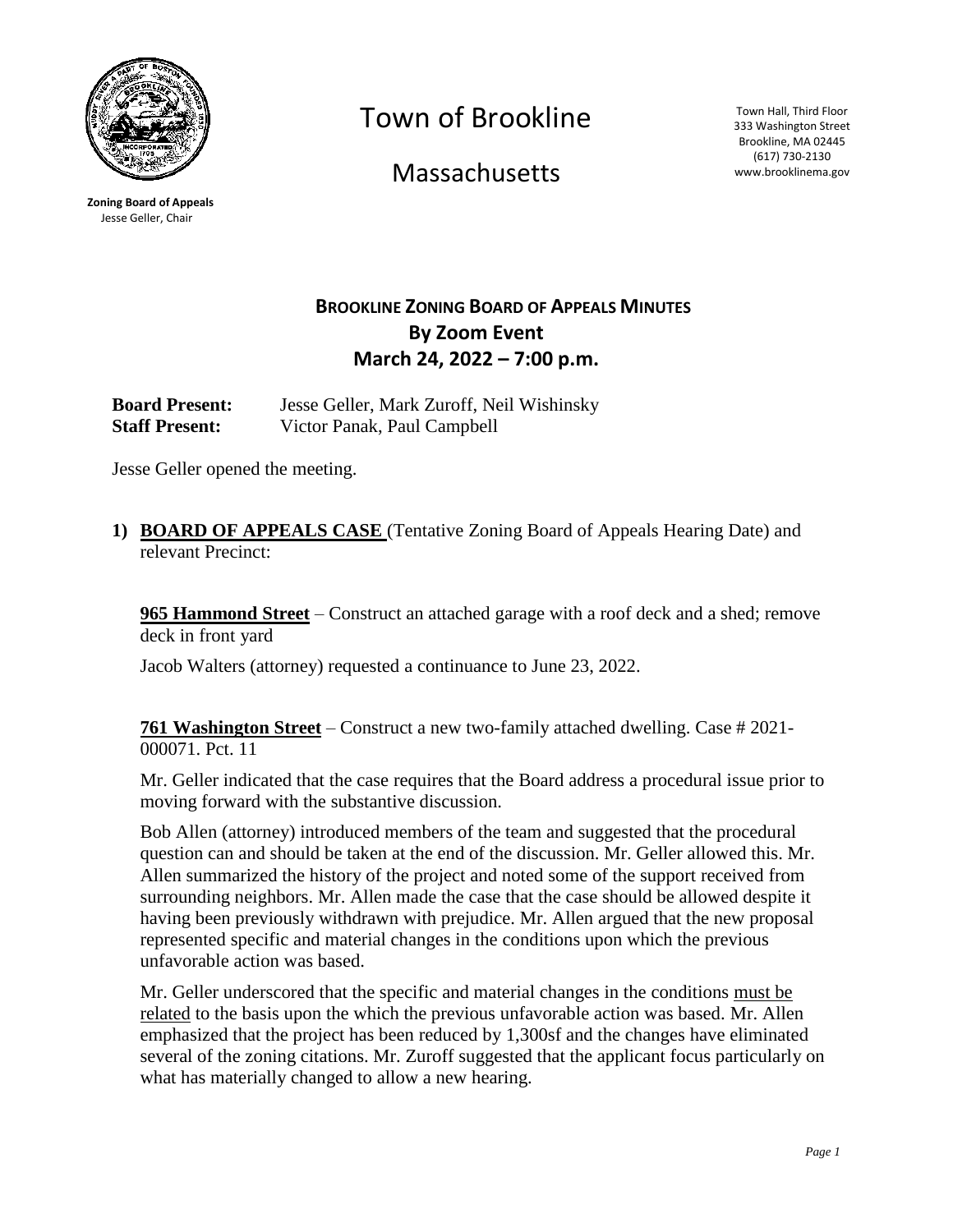Robert Shin (applicant) made a statement about why he was requesting zoning relief from the Board and briefly described the work that went into the current design.

Elizabeth Whittaker (architect) provided the Board with a presentation of the proposed plans. Ms. Whittaker began her presentation by focusing on the material changes that were made to the project since the withdrawal with prejudice.

Kate Kennen (landscape architect) provided the Board with a presentation on the proposed landscaping.

Mr. Allen summarized the ways in which the project had been changed significantly. He also discussed the previous reasons for why the project was withdrawn with prejudice and made arguments on why the project should be approved this time.

Mr. Geller reemphasized his concern with the procedural obstacles. He noted that the project was previously withdrawn with prejudice due to (1) massing concerns, (2) non-traditional architecture, and (3) neighborhood concerns. Mr. Geller did not feel that item 2 had sufficiently changed for a re-hearing. Mr. Zuroff did not agree and felt that Mr. Geller was holding the applicant to too high a standard in terms of meeting the requirement for a rehearing. The Board and Mr. Allen continued to discuss whether the building had undergone sufficient material changes to be reviewed again. Mr. Geller maintained that the applicant was not meeting the requirements of M.G.L. c.40A §16 and asked Mr. Allen to provide further legal briefs to support his position.

# **The case was continued to April 14, 2022.**

**98 Chestnut Street** – Demolish two-family and construct a single-family home and garage. Case # 2022-000064. Pct. 5

Jacob Walters (attorney) introduced members of the design team, summarized discussions that were had at the Planning Board, and reviewed the necessary zoning relief.

Mr. Geller clarified whether the argument for the project is being made under M.G.L. c.40A §6. Mr. Walters stated that he believes the project should be approvable under Section 6.

Mr. Geller asked whether the new structure (the accessory structure) is covered under Section 6.

Mr. Geller confirmed that the project complies with Section 5.15 of the Zoning By-law.

Mr. Geller asked that the applicant confirm that no other locations were feasible for the detached garage. Ian Masters (architect) confirmed that no other location was feasible.

Mr. Wishinsky asked whether the applicant had considered not having a garage at all and having open air parking. Mr. Masters responded that the garage is needed to ensure that the applicant's electric vehicles operate at maximum efficiency.

Victor Panak read the Planning Board's recommendation into the record.

Paul Campbell indicated that the Building Department has no objection to the applicant's proposal.

Mr. Zuroff said he believes that the building is attractive but asked whether the garage could not be located a bit further away from the side property line. The applicant emphasized that a robust planting plan would provide sufficient screening for abutting properties.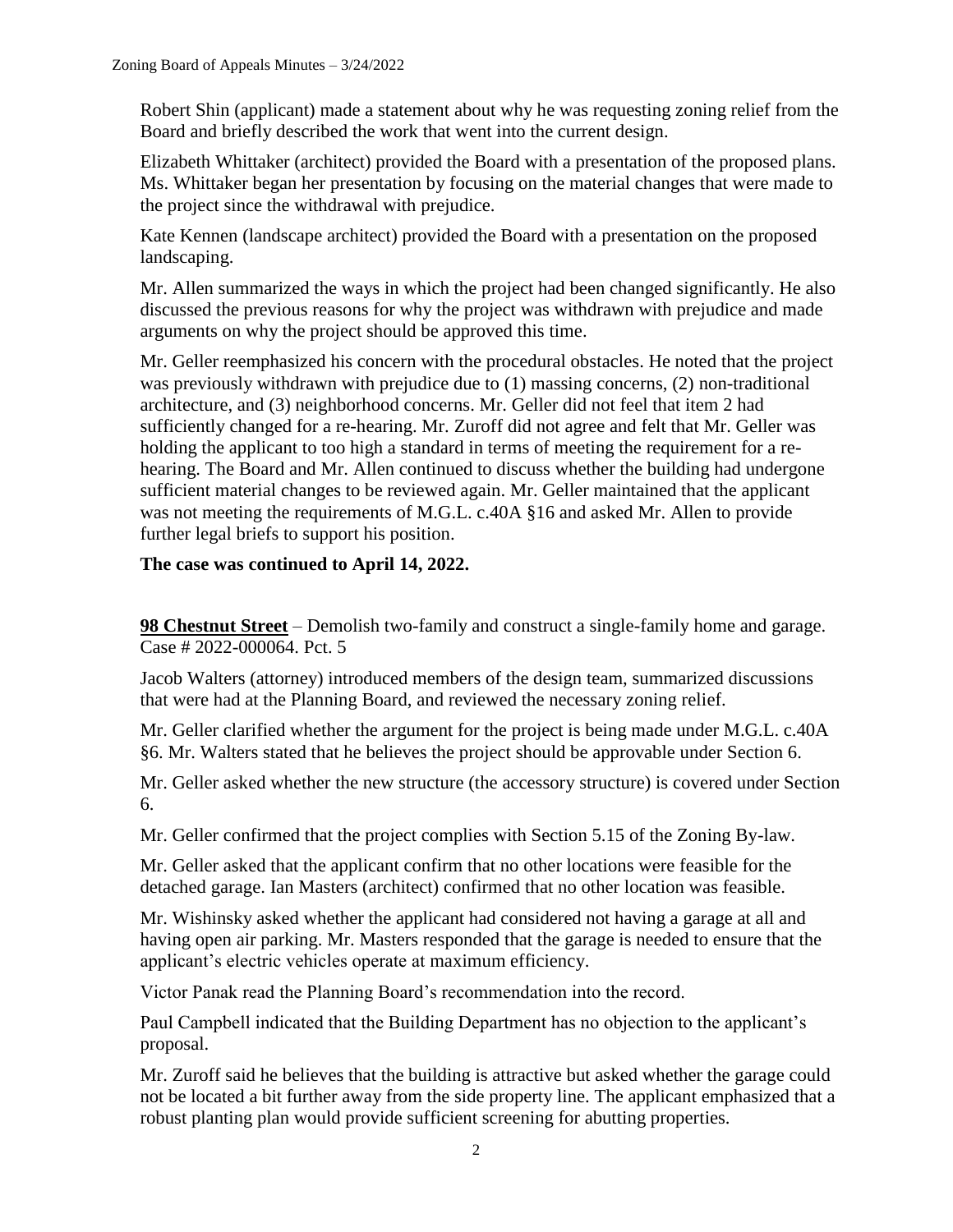Mr. Wishinsky expressed concerns with the prominence of the detached garage along the front property line but otherwise said he would be prepared to support the proposal.

### Public Comments

Polly Welch, 96 Chestnut Avenue, expressed opposition to the proposal on the grounds that the proposed building's architecture is not consistent with other buildings in the neighborhood as well as the proximity of the garage to the left property line. She also indicated that her and other abutters had not been consulted about the landscaping.

Mr. Geller felt that the applicant had made a reasonable argument and that the application meets the requirements under Section 9.05 of the Zoning By-law. He felt that parking in the front yard is not positive but noted that this is an idealist viewpoint when dealing with narrow lots like the subject one. However, he emphasized the need for the applicant to provide the necessary counterbalancing amenities.

Other Board members agreed.

**The Board voted unanimously to grant the requested zoning relief subject to the following conditions:**

- **1. Prior to the issuance of a building permit, the applicant shall electronically submit final floor plans and elevations, stamped and signed by a registered architect, and a final site plan, stamped and signed by a registered engineer or land surveyor, to the Assistant Director for Regulatory Planning for review and approval.**
- **2. Prior to the issuance of a building permit, the applicant shall electronically submit a landscape plan prepared in consultation with abutters that shows proposed counterbalancing amenities subject to approval by the Assistant Director for Regulatory Planning. The counterbalancing amenities must be executed in accordance with the approved plan.**
- **3. Prior to the issuance of a building permit, the applicant shall electronically submit to the Building Commissioner for review and approval a) the site plan, floor plans, and elevations displaying the approval stamp of the Assistant Director for Regulatory Planning; and b) evidence that the Board of Appeals decision has been obtained from the Town Clerk's office by the applicant or their representative and recorded at the Registry of Deeds.**

**809-811 Heath Street** – Construct a new two-family dwelling. Case # 2021-000042. Pct. 15

Mark Kablack (attorney) introduced members of the applicant team, summarized the proposed project, and discussed the required zoning relief.

Carlos Ferreira (architect and engineer) provided the Board with a presentation of the proposed plans.

Mr. Geller clarified with the applicant that the underground garage's intrusion into the required setback is allowed by-right under the By-law.

#### Public Comments

There were no public comments in opposition or in support.

Victor Panak read the Planning Board's recommendation into the record.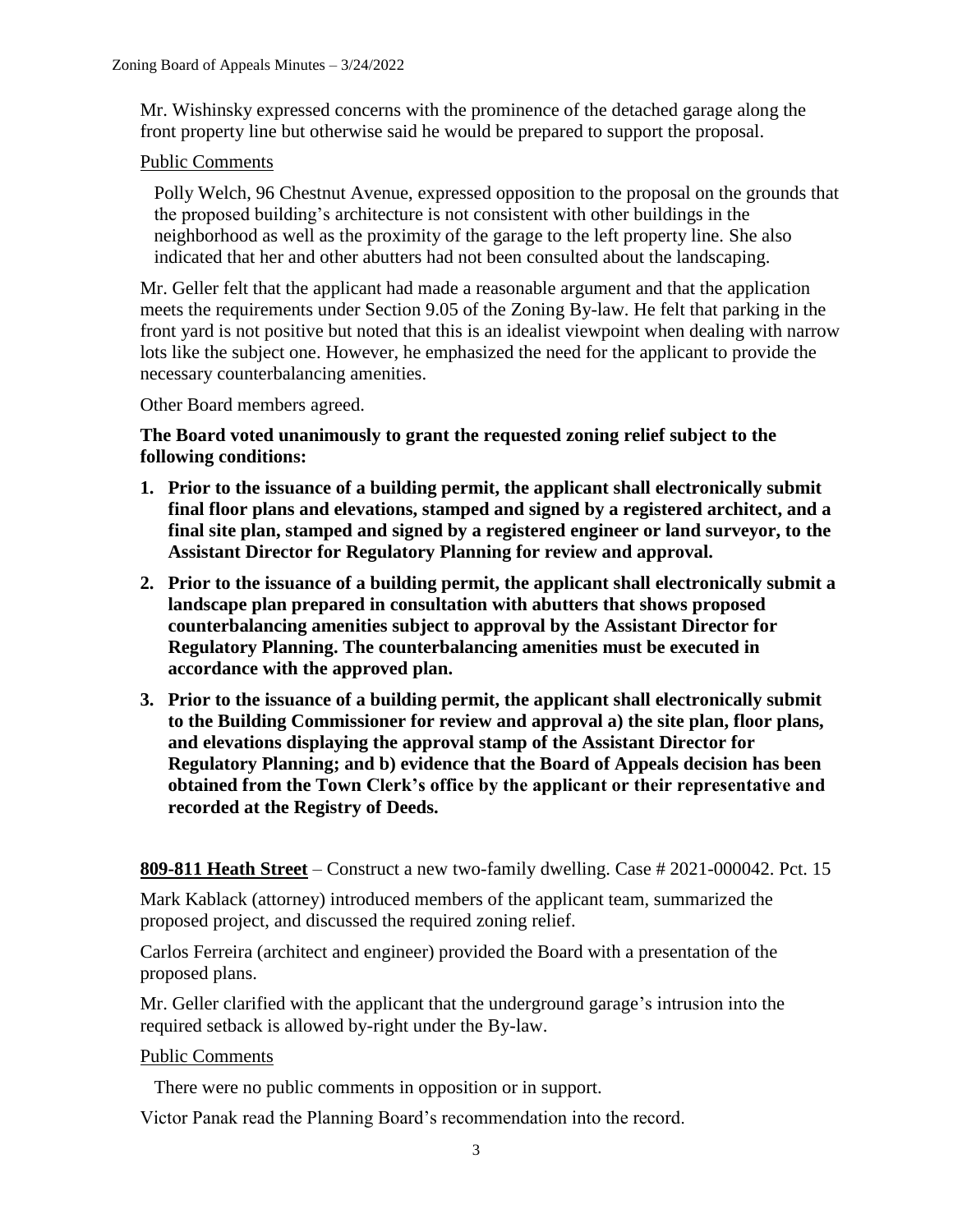Paul Campbell indicated that the Building Department has no objection to the applicant's proposal.

Mr. Wishinsky indicated he has no objection to the proposal and would be prepared to vote in favor of finding the proposal appropriate for the site and that it meets all requirements of Section 9.05.

Mr. Zuroff agreed and added that he believes the project represents as close to an as-of-right project as possible.

Mr. Geller also felt that the project meets the requirements of Section 9.05 of the Zoning Bylaw and noted that the project only requires zoning relief for the use.

### **The Board voted unanimously to grant the requested zoning relief subject to the following conditions:**

- **1. Prior to the issuance of a building permit, the applicant shall electronically submit final floor plans and elevations, stamped and signed by a registered architect, and a final site plan, stamped and signed by a registered engineer or land surveyor, to the Assistant Director for Regulatory Planning for review and approval.**
- **2. Prior to the issuance of a building permit, the applicant shall electronically submit to the Building Commissioner for review and approval a) the site plan, floor plans, and elevations displaying the approval stamp of the Assistant Director for Regulatory Planning; and b) evidence that the Board of Appeals decision has been obtained from the Town Clerk's office by the applicant or their representative and recorded at the Registry of Deeds.**

**58 Brook Street** – Convert a one family to a two-family requiring relief for lot size. Case # 2021-000013. Pct. 4

Cameron Merrill (attorney) provided a brief summary of the case's history with the Zoning Board of Appeals and an overview of the property's history. Mr. Merrill also reviewed the proposed project and the required zoning relief.

Michael Kim (architect) provided the Board with a presentation of the proposed plans.

Mr. Zuroff asked why the Planning Board report does not include the FAR numbers. Mr. Panak indicated that the report may have been based on an older planset that did not provide those numbers.

Mr. Zuroff asked the applicant to clarify the argument for a Variance. Mr. Merrill stated that a Variance could be granted on the grounds that the maintenance of the building as a singlefamily home is no longer financially feasible.

The Board and Mr. Merrill discussed the merits of an argument under M.G.L. c.40A §6.

## Public Comments

There were no public comments in opposition or in support.

Victor Panak read the Planning Board's recommendation into the record.

Paul Campbell indicated that the Building Department has no objection to the applicant's proposal.